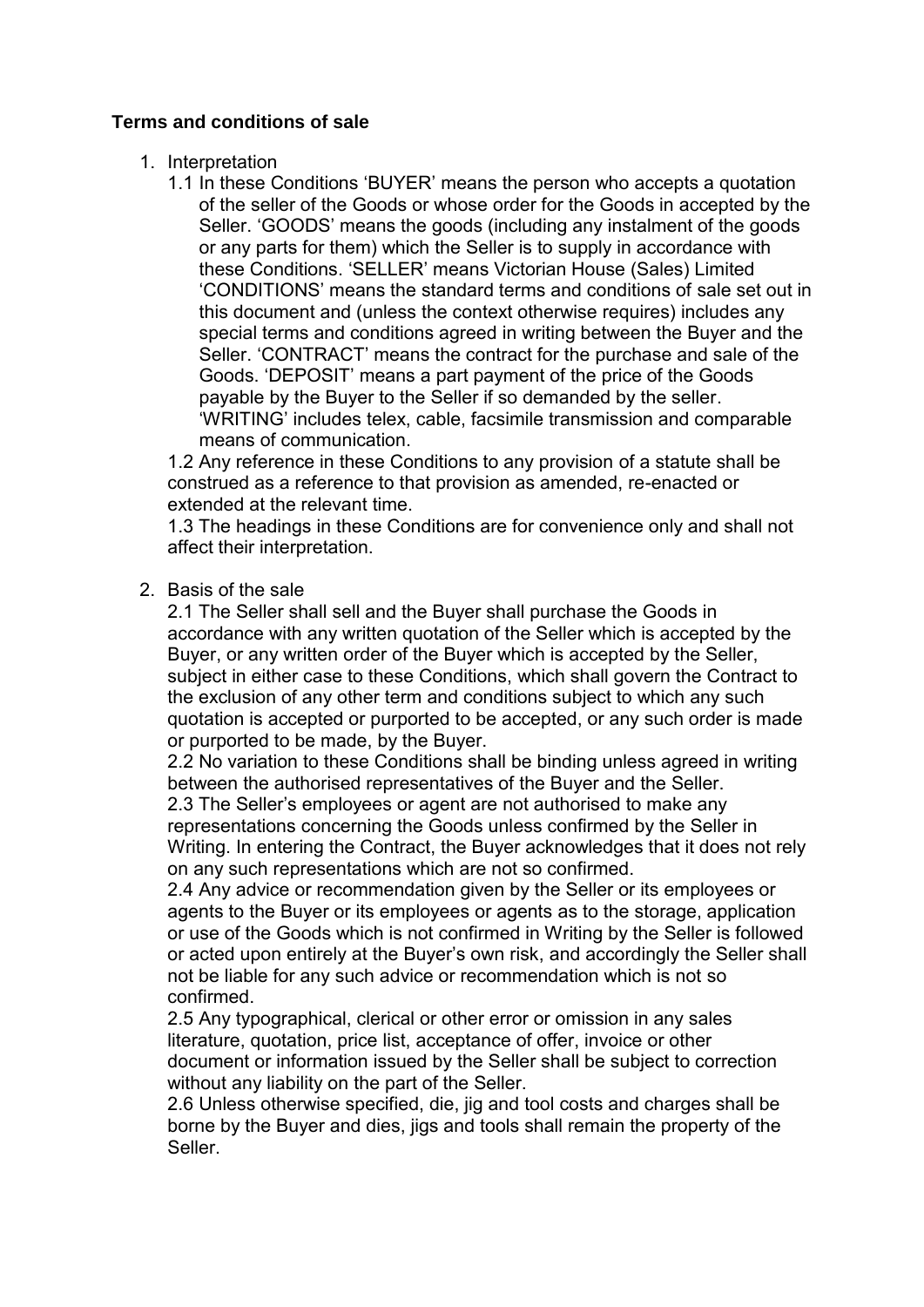### 3. Orders and specifications

3.1 No order submitted by the Buyer shall be deemed to be accepted by the Seller unless and until confirmed in Writing by the Seller.

3.2.The Buyer shall be responsible to the Seller for ensuring the accuracy to the terms of any order (including any applicable specification) submitted by the Buyer, and for giving the Seller any necessary information relating to the Goods within a sufficient time to enable the Seller to perform the Contract in accordance with its terms.

3.2.1 The Buyer shall be solely responsible for ensuring that the specification of the Goods conforms with any statutory requirement which may be in force time to time in respect of the proposed use of the Goods. If any claim is made against the Seller that the Goods do not conform with any statutory requirement in respect of the use of the Goods, then the Buyer shall indemnify the Seller against all loss, damages, costs and expenses awarded against or incurred by the Seller in connection with such claim.

3.2.2 Should the Buyer's specification of the Goods not conform with the Seller's own product technical specification, then:

3.2.2.1 the Seller reserves the right to refuse to manufacture the Goods and in such case the Contract shall be cancelled and the Seller have no further liability to the Buyer;

3.2.2.2 if the Seller manufactures the Goods, then the Seller accepts no liability whatsoever for any defect in the Goods whether caused by materials or workmanship and all warranties, conditions or other terms implied by statute or common law are excluded to the fullest extent permitted by law. The warranty referred to in clause 8.1 shall not apply to such Goods. The Buyer agrees to indemnify the Seller against all lose, damages, costs and expenses awarded against or incurred by the Seller in connection with any claim made by a third party arising out of the Seller's use of the Buyer's specification.

3.3 The Buyer shall be solely responsible for ensuring that the Goods (including any parts, materials or equipment comprised in the Goods) are suitable for the proposed use of the Goods including the climatic conditions to which the Goods shall be subject.

3.4 The quantity, quality description and price of and any specification for the Goods shall be those set out in the Seller's acknowledgement of order. 3.5 If the Goods are to be manufactured or any process is to be applied to the Goods by the Seller in accordance with a specification submitted by the Buyer shall indemnify the Seller against all lose, damages, costs and expenses awarded against or incurred by the Seller in connection with or paid or agreed to be paid by the Seller in settlement of any claim for infringement of any patent, copyright, design, trade mark or other industrial or intellectual property rights of any other person which results from the Seller's use of the Buyer's specification.

3.6 The Seller reserves the right to make any changes in the specification of the Goods which are required to conform with any applicable statutory or EC requirements or, where the Goods are to be supplied to the Seller's specification, which do not materially affect their quality or performance.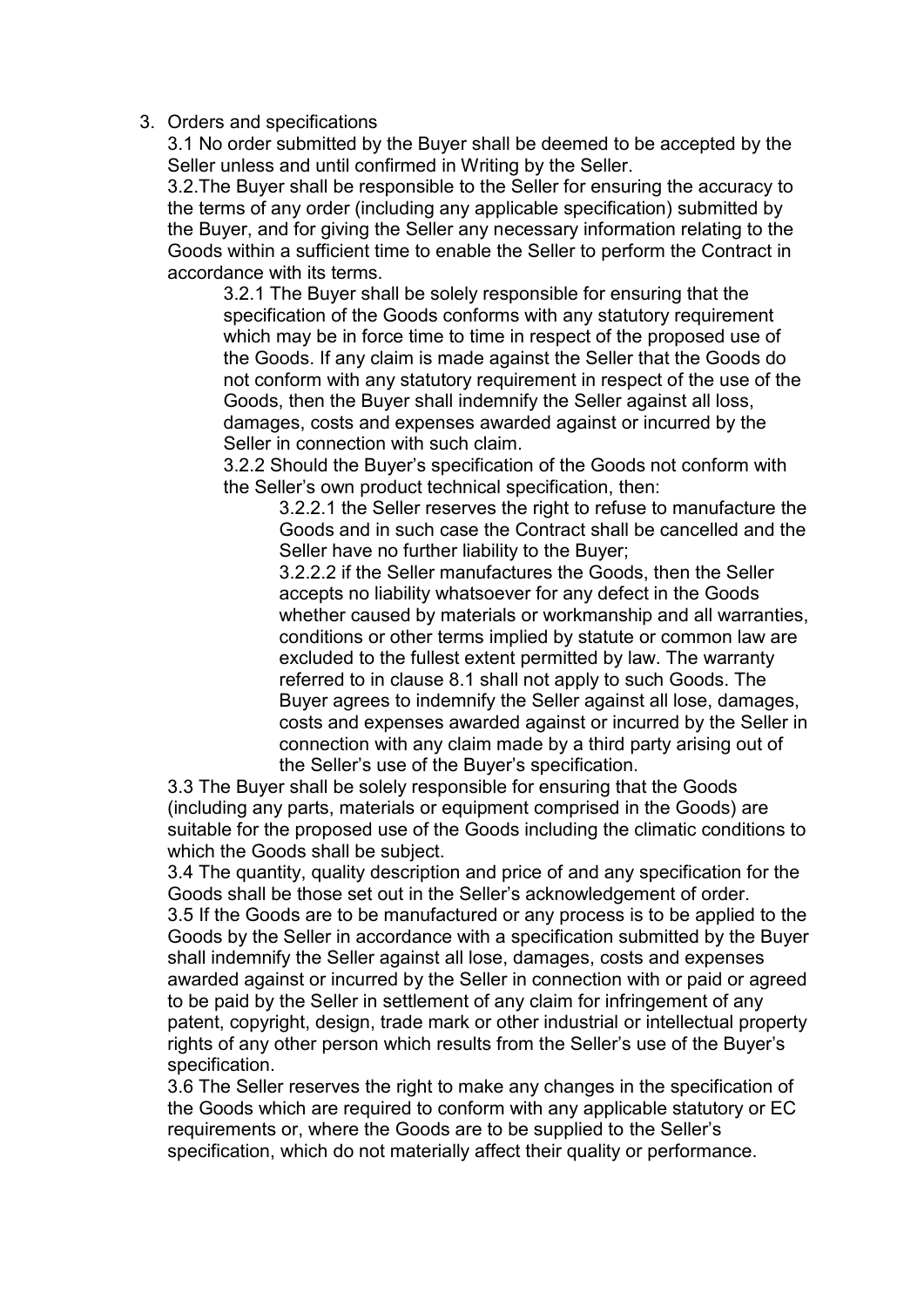3.7 No Order which has been accepted by the Seller may be cancelled by the Buyer except with the agreement in Writing of the Seller and on terms that the Buyer shall indemnify the Seller in full against all loss (including loss of profit), costs (including the cost of all labour and materials used), damages, charges and expenses incurred by the Seller as a result of cancellation.

3.8 If the Seller at its sole discretion agrees to the return of the Goods, the Buyer shall be liable to pay the Seller a handling charge not exceeding 25% of the full price of the Goods.

### 4. Price of the goods

4.1 The price of the Goods shall be the Seller's written quoted price or, where no price has been quoted (or a quoted price is no longer valid), the price listed in the Seller's published price list current at the date of the order. Where the goods are supplied for export from the United Kingdom, the Seller's published export price list shall apply. All prices quoted are valid for 30 days only or until earlier acceptance by the Buyer, after which time they may be altered by the Seller without giving notice to the Buyer.

4.2 The Seller reserves the right, by giving notice to the Buyer at any time before delivery, to increase the price of the Goods to reflect any increase in the cost to the Seller which is due to any factor beyond the control of the Seller (such as, without limitation, any foreign exchange fluctuation, alteration of duties, significant increase in the costs of labour, materials or other costs of manufacture), any change in delivery dates, quantities or specifications for the Goods which is requested by the Buyer, or any delay caused by any instructions of the Buyer or failure of the Buyer to give the Seller adequate information or instructions.

4.3 Except as otherwise stated under the terms of any quotation or in any list of the Seller, and unless otherwise agreed in Writing between the Buyer and the Seller, all prices are given by the Seller on an ex works basis, and where the Seller agrees to deliver the Goods otherwise than the Seller's premises, the Buyer shall be liable to pay the Seller's charges for transport, packaging and insurance.

4.4 The price is exclusive of any applicable value added tax, which the Buyer shall be additionally liable to pay to the Seller.

4.5 Payment of the Deposit shall be due on the date stipulated by the Seller. Time shall be of the essence in respect of the payment of any Deposit so demanded by the Seller.

## 5. Terms of payment

5.1 Subject to any special terms agreed in Writing between the Buyer and the Seller, the price of the Goods shall become due for payment (less any Deposit received by the Seller) on placement of confirmed order.

5.2 The time of payment of the price shall be of the essence of the Contract. Receipts for the payment will be issued only upon request.

5.3 The Buyer shall not be entitled to delay payment for the Goods by reason of:

5.3.1 any alleged breach of the Goods under the Contract and

5.3.2 any alleged breach of any other contract between the parties.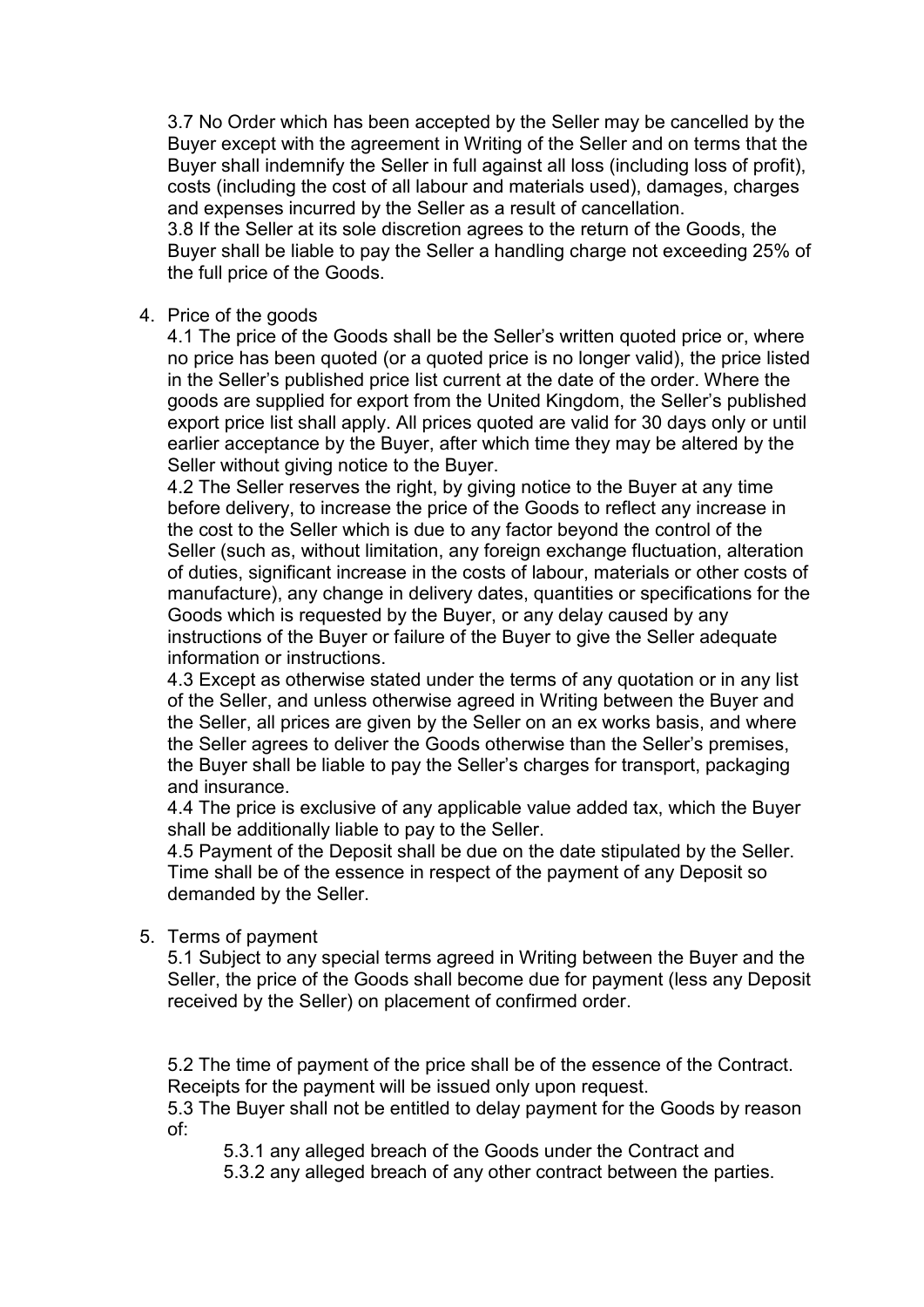5.4 If the Buyer fails to make any payment on the due date then, without prejudice to any other right or remedy available to the Seller, the Seller shall be entitled to:

5.4.1 cancel the contract or suspend any further deliveries to the Buyer;

5.4.2 appropriate any payment made by the Buyer to such of the Goods (or the goods supplied under any other contract between the Buyer and the Seller) as the Seller may think fit (not withstanding any purported appropriation by the Buyer);

5.4.3 appropriate any Deposit paid towards the Goods;

5.4.4 charge the Buyer interest (both before and after any judgment) on the amount unpaid, at the rate of 5 per cent per annum above National Westminster Bank PLC base rate from time to time, until payment in full is made (a part of a month being treated as a full month for the purpose of calculating interest); and

5.4.5 charge the Buyer a reasonable charge not exceeding £25 for each letter or communication sent to the Buyer demanding payment.

## 6. Delivery

6.1 Delivery of the Goods shall be made by the Buyer collecting the Goods at the Seller's premises at any time after the Seller has notified the Buyer that the Goods are ready for collection or, if some other place for delivery is agreed by the Seller, by the Seller delivering the Goods to that place. 6.2 Any dates quoted for delivery of the Goods are approximate only and the Seller shall not be liable for any delay in delivery of the Goods however caused. Time for delivery by the Seller shall not be of the essence of the Contract unless previously agreed by the Seller in Writing. The Goods may be delivered by the Seller in advance of the quoted delivery date upon giving reasonable notice to the Buyer.

6.3 Where the Goods are to be delivered in instalments, each delivery shall constitute a separate contract and failure by the Seller to deliver any one or more of the instalments in accordance with these Conditions or any claim by the Buyer in respect of any one or more instalments shall not entitle the Buyer to treat the Contract as a whole as repudiated.

6.4 If the Seller fails to deliver the Goods (or any instalment) for any reason other than any cause beyond the Seller's reasonable control or the Buyer's fault, and the Seller is accordingly liable to the Buyer, the Seller's liability shall be limited to providing the goods in full within 14 days of agreed delivery date. 6.5 The Buyer's obligation to take delivery shall be of the essence. If the Buyer fails to take delivery in accordance with the provisions of this clause, the following provisions shall apply;

6.5.1 The Buyer will bear the risk of any loss of or damage to the Goods;

6.5.2 The Seller shall make such arrangements as it thinks fit for the storage of the Goods until they are collected but shall not owe the Buyer any duty of care in making those arrangements and shall not be liable to the Buyer for any loss, damage to or deterioration of the Goods caused by the storage;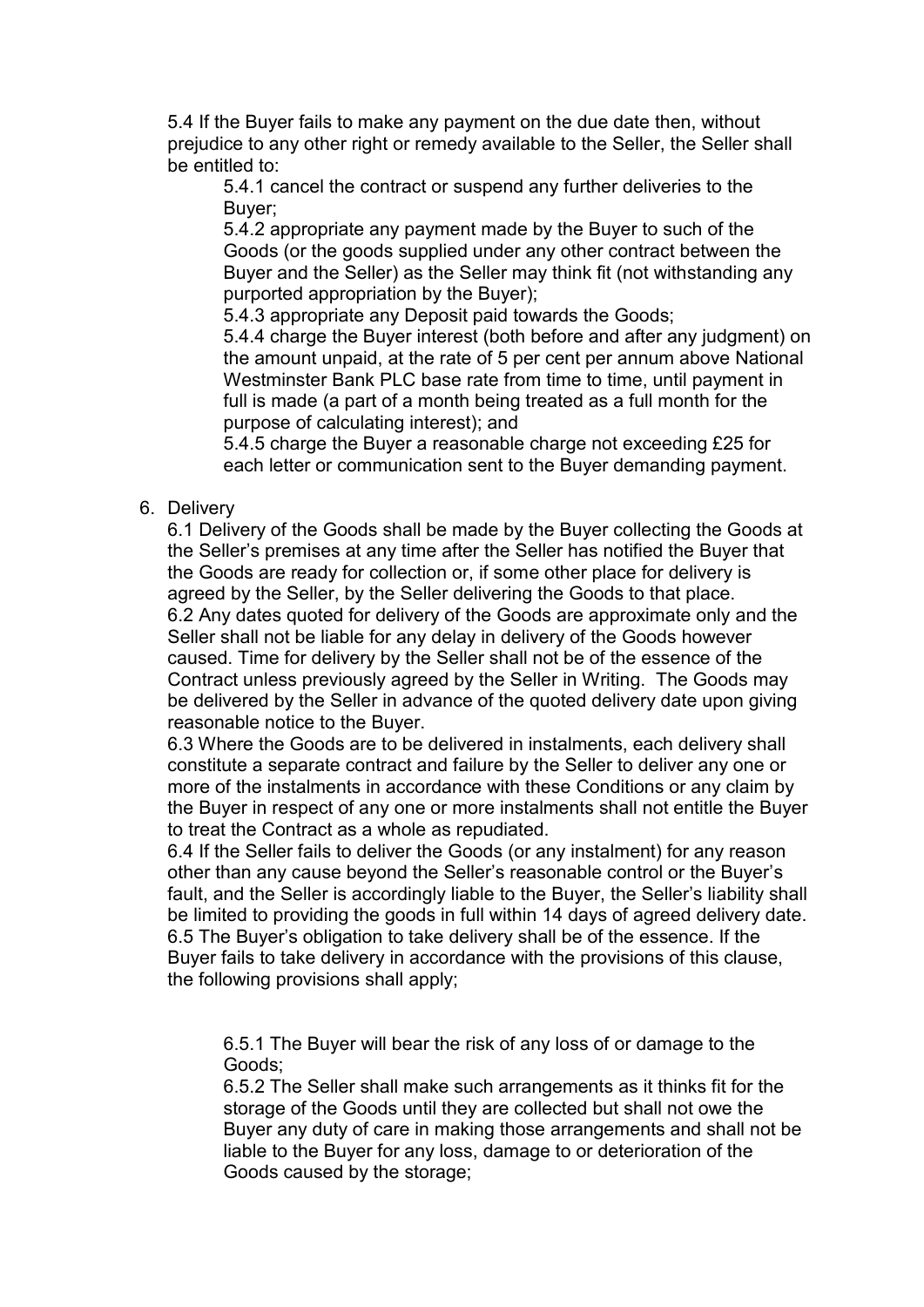6.5.3 The Buyer will reimburse the Seller all costs and charges incurred by the Seller in connection with the storage of the Goods; 6.5.4 The Seller may treat the Contract as repudiated by the Buyer's breach and may make such arrangements as it thinks appropriate for the disposal of the Goods and this includes selling the Goods at the best price reasonably obtainable or scrapping the Goods if in the Seller's opinion a purchaser of the Goods is unlikely to be found; 6.5.5 The Buyer will in any case be liable and compensate the Seller for any losses and costs incurred by the Seller as a result of the Buyer's breach or the termination of the contract.

- 7. Risk and property
	- 7.1 Risk of damage to or loss of the Goods shall pass to the Buyer:

7.1.1 in the case of Goods to be delivered at the Seller's premises, at the time when the Seller notifies the Buyer that the Goods are available for collection; or

7.1.2 in the case of Goods to be delivered otherwise than at the Seller's premises, at the time of delivery or, if the Buyer wrongfully fails to take delivery of the goods, the time when the Seller has tendered delivery of the Goods.

7.2 Notwithstanding delivery and the passing of risk in the Goods, or any other provision of these Conditions, the property in the Goods shall not pass to the Buyer until the Seller has received in cash of cleared funds payment in full of the price of the Goods and all other goods agreed to be sold by the Seller to the Buyer for which payment is then due.

7.3 Until such time as the property in the Goods passes to the Buyer, the Buyer shall hold the Goods as the Seller's fiduciary agent and bailee, and shall keep the Goods separate from those of the Buyer and third parties and properly stored, protected and insured and identified as the Seller's property, but shall be entitled to resell or use the Goods in the ordinary course of its business.

7.4 Until such time as the property in the Goods passes to the Buyer (and provided the Goods are still in existence and have not been resold), the Seller shall be entitled at any time to require the Buyer to deliver up the Goods to the Seller and if the Buyer fails to do so forthwith, to enter upon any premises of the Buyer or any third party where the Goods are stored and repossess the Goods.

7.5 The Buyer shall not be entitled to pledge or in any way charge by way of security for any indebtedness any of the Goods which remain the property of the Seller, but if the Buyer does so all moneys owing by the Buyer to the Seller shall (without prejudice to any other right or remedy of the Seller) forthwith become due and payable.

8. Warranties and liability

8.1 Subject to the conditions set out below the Seller warrants that the Goods will correspond with their specification at the time of delivery and will be free from reasonable defects in material and workmanship for a period of ten years from the date of delivery.

8.2 The above warranty is given by the Seller subject to the following conditions: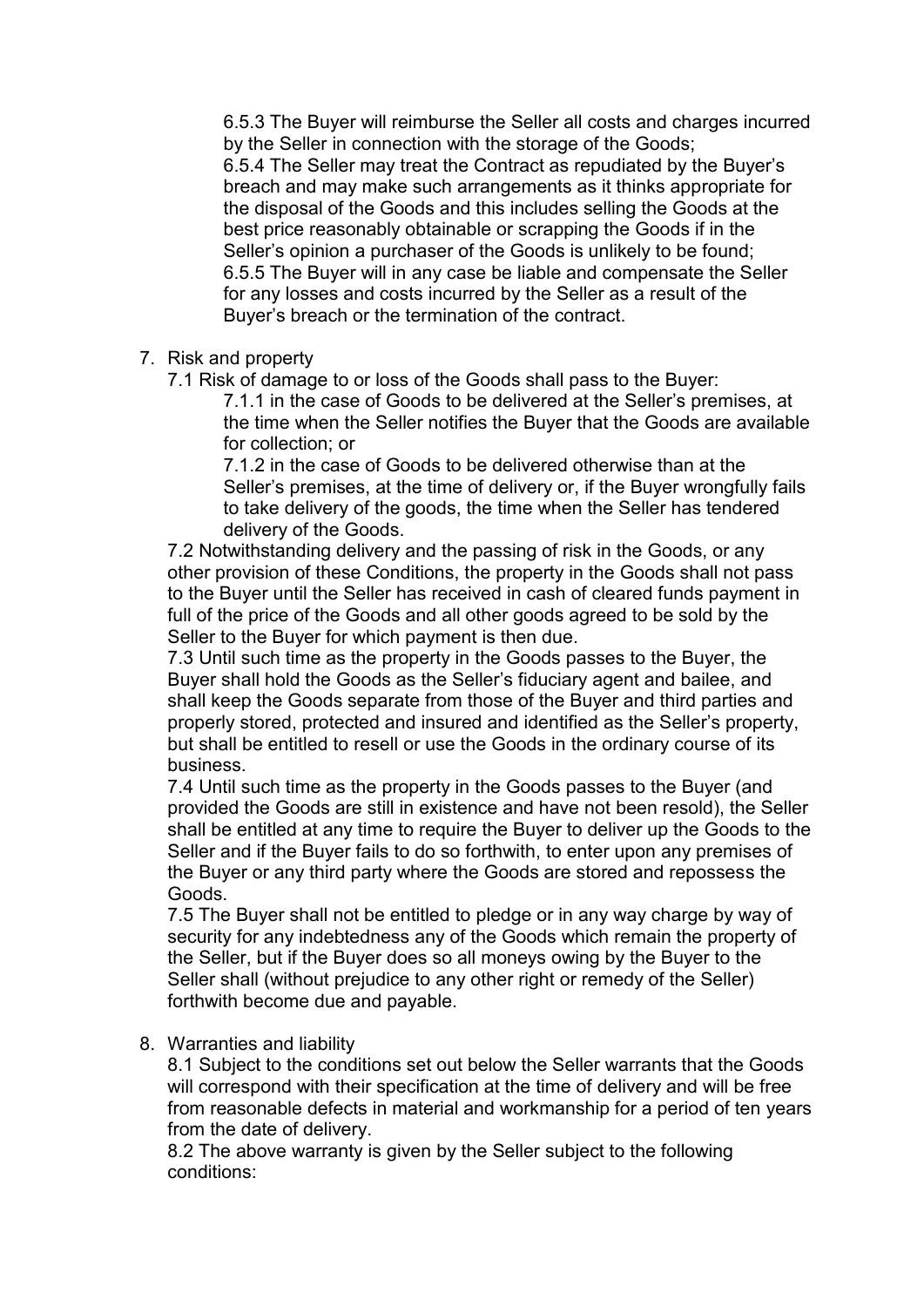8.2.1 the Seller shall be under no liability in respect of any defect in the Goods arising from any drawing, design or specification supplied by the Buyer;

8.2.2 the Seller shall be under no liability in respect of any defect arising from fair wear and tear, wilful damage, negligence, abnormal working conditions, failure to follow the Seller's instructions (whether oral or in writing), misuse or alteration or repair of the Goods without the Seller's approval;

8.2.3 the Seller shall be under no liability whatsoever for minor imperfections arising during the glass manufacturing process;

8.2.4 the Seller shall be under no liability under the above warranty, condition or guarantee if the total price for the Goods has not been paid by the due date for payment;

8.2.5 the above warranty does not extend to parts, materials or equipment not manufactured by the Seller, in respect of which the Buyer shall only be entitled to the benefit of any such warranty or guarantee as is given by the manufacturer to the Seller. The Manufacturer may deny the benefit of any warranty or guarantee to the Seller if the parts, materials or equipment comprised in the Goods are used by the Buyer in unsuitable climatic conditions.

8.2.6 the above warranty is not assignable or transferable to any third party.

8.3 Subject as expressly provided in these conditions, and except where the Goods are sold to a person dealing as a consumer (within the meaning of the Unfair Contract Terms Act 1977), all warranties, conditions or other terms implied by statute or common law are excluded to the fullest extent permitted by law.

8.4 Where the Goods are sold under a consumer transaction (as defined by the Consumer Transactions (Restrictions on Statements) Order 1976) the statutory rights of the buyer are not affected by these Conditions.

8.5. Any claim by the Buyer which is based on any defect in the quality or condition of the Goods (Excluding any defects in any glass comprised in the Goods) or their failure to correspond with specification shall (Whether or not delivery is refused by the Buyer) be notified to the Seller in writing within 7 days from the date of delivery or (where the defect or failure was not apparent on reasonable inspection) within a reasonable time after discovery of the defect or failure;

8.5.1 Any claim made by the Buyer which is based on any defect in the quality or condition of any glass comprised in the Goods shall be notified to the Seller in Writing within 3 days from the date of delivery; The seller accepts no responsibility for external marks or faults with the products once installed.

8.5.2 If delivery is not refused, and the Buyer does not notify the Seller accordingly, the Buyer shall not be entitled to reject the Goods and the Seller shall have no liability for such defect or failure, and the Buyer shall be bound to pay the price as if the Goods had been delivered in accordance with the Contract.

8.6 Any of the Goods in respect of which the Buyer makes a claim hereunder shall be preserved by the Buyer intact and at its risk for a period of 28 days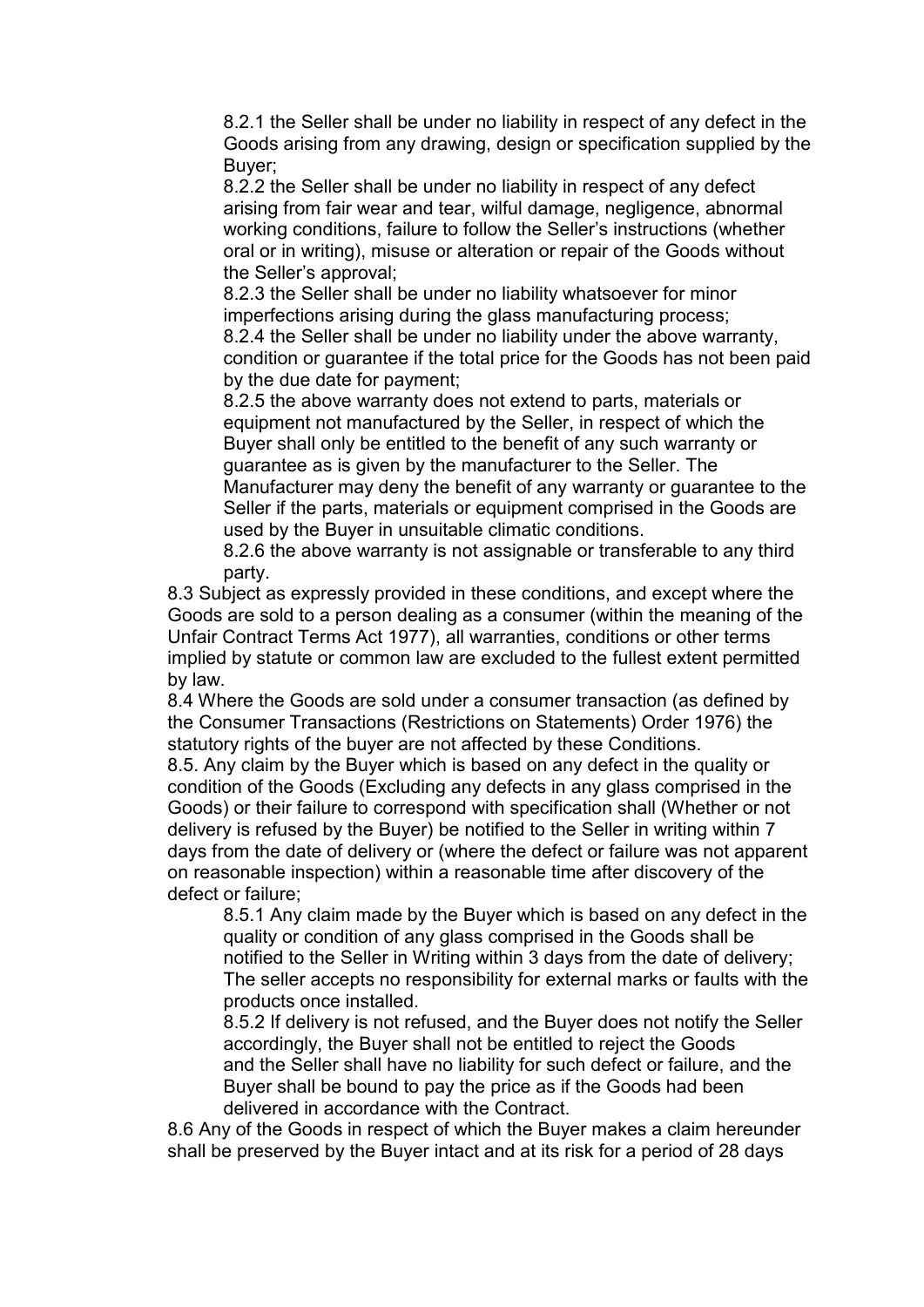from notification of the claim within which time the Seller or its authorised agent will have the right to investigate the complaint and inspect the Goods. 8.7 Where any valid claim in respect of any Goods which is based on any defect in the quality or condition of the Goods or their failure to meet specification is notified to the Seller in accordance with these Conditions, the Seller shall be entitled to replace the Goods (or the part in question) free of charge or, at the Seller's sole discretion, refund to the Buyer the price of the Goods (or a proportionate part of the price), but the Seller shall have no liability to the Buyer.

8.8 Except in respect of death or personal injury caused by the Seller's negligence, the Seller shall not be liable to the Buyer by reason of any representation (unless fraudulent), or any implied warranty, condition or other term, or any duty at common law, or under the express terms of the Contract, for any indirect, special or consequential loss or damage (Whether for loss of profit or otherwise), costs, expenses or other claims for compensation whatsoever (whether caused by negligence of the Seller, its employees or agent or otherwise) which arise out of or in connection with the supply of the Goods or their use or resale by the Buyer, and the entire liability of the Seller under or in connection with the Contract shall not exceed the price of the Goods, except as expressly provided in these Conditions.

8.9 The Seller shall not be liable to the Buyer or be deemed to be in breach of the Contract by reason of any delay in performing, or any failure to perform, any of the Seller's obligations in relation to the Goods, if the delay or failure was due to any cause beyond the Seller's reasonable control. Without prejudice to the generality of the foregoing, the following shall be regarded as causes beyond the Seller's reasonable control:

8.9.1 Act of God, explosion, flood, tempest, fire or accident;

8.9.2 war or threat of war, sabotage, insurrection, civil disturbance or requisition;

8.9.3 acts, restrictions, regulations, bylaws, prohibitions or measures of any kind on the part of any governmental, parliamentary or local authority;

8.9.4 import or export regulations or embargoes;

8.9.5 strikes, lockouts or other industrial actions or trade disputes (whether involving employees of the Seller or of a third party); 8.9.6 difficulties in obtaining raw materials, labour, fuel, parts or machinery;

8.9.7 power failure or breakdown in machinery.

8.10 Any test or inspection in addition to that required in the Buyer's specification shall be conducted at the Seller's works and the Buyer shall pay the Seller's reasonable charges for the same.

8.11 For clarity, the Sellers sole responsibility is to supply replacement parts which are agreed by the Seller to be faulty within the 10 year warranty period. The Sellers responsibility does not extend to the refitting of any parts under warranty. Where a part is found to be faulty the Seller will supply a replacement part for the Buyer to fit at the Buyers cost. The Seller accepts no responsibility for consequential loss or costs arising from the Buyer having to refit the replacement part.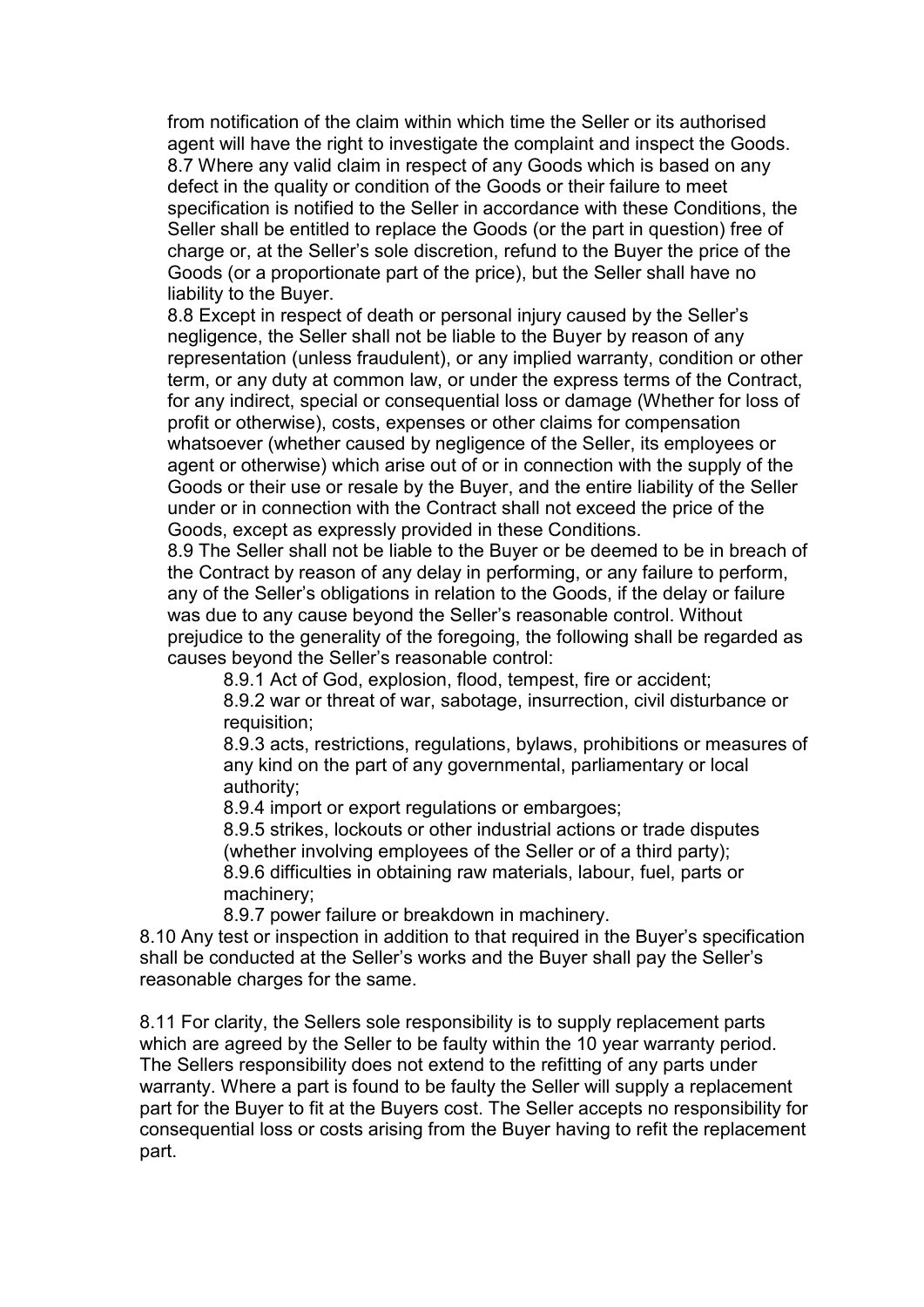8.12 Where a product is reported by the Buyer to be faulty and a site service is requested by the Buyer, the Seller reserves the right to charge the amount of £250+VAT for the service call if the fault is deemed to be due to the installation of the product and is proven not to be a mechanical or manufacturing fault. If the fault is deemed to be caused by poor installation an invoice will be raised and the Buyer agrees to pay the invoice immediately upon receipt of the invoice. If the fault is proven to be mechanical or due to poor manufacturing the Seller agrees to replace all faulty parts to the Buyer free of charge for the Buyer to replace at the Buyers cost. The Seller accepts no responsibility for any consequential loss or costs arising from the Buyer having to refit the replacement parts.

- 9. Indemnity If any claim is made against the Seller that the Goods infringe or that their use or resale infringes the patent, copyright, design, trade mark or other industrial or intellectual property rights of any other person, then if the claim arises from the use of any drawing, design or specification supplied by the Buyer, the Buyer shall indemnify the Seller against all loss, damages, costs and expenses awarded against or incurred by the Seller in connection with such claims
- 10. Insolvency of buyer
	- 10.1 This clause applies if:

10.1.1 the Buyer makes any voluntary arrangements with its creditors or (being an individual or firm) becomes bankrupt or (being a company) becomes subject to an administration order or goes into liquidation (otherwise than for the purposes of amalgamation or reconstruction); or

10.1.2 an encumbrance takes possession, or a receiver is appointed, of any of the property or assets of the Buyer; or

10.1.3 the Buyer ceases, or threatens to cease, to carry on business; or

10.1.4 the Seller reasonably apprehends that any of the events mentioned above is about to occur in relation to the Buyer and notifies the Buyer accordingly.

10.2 If this clause applies then, without prejudice to any other right or remedy available to the Seller, the Seller shall be entitled to cancel the Contract or suspend any further deliveries under the Contract without any liability to the Buyer, and if the Goods have been delivered but not paid for the price shall become immediately due and payable notwithstanding any previous agreement to the contrary.

11. Installation & Recommending Installers

11.1 It is the policy of the Seller that no fitting whatsoever is offered or carried out by the Seller and that all products sold are on a "supply only" basis. 11.2 In the event that a Buyer should require an installer to install the Seller's goods some of the Seller's trade customers have offered their services. In this situation the Seller will pass the installers details on by request of the Buyer and it is on the understanding that this is purely an arrangement between the Buyer and the installer concerned and the Seller cannot be held responsible